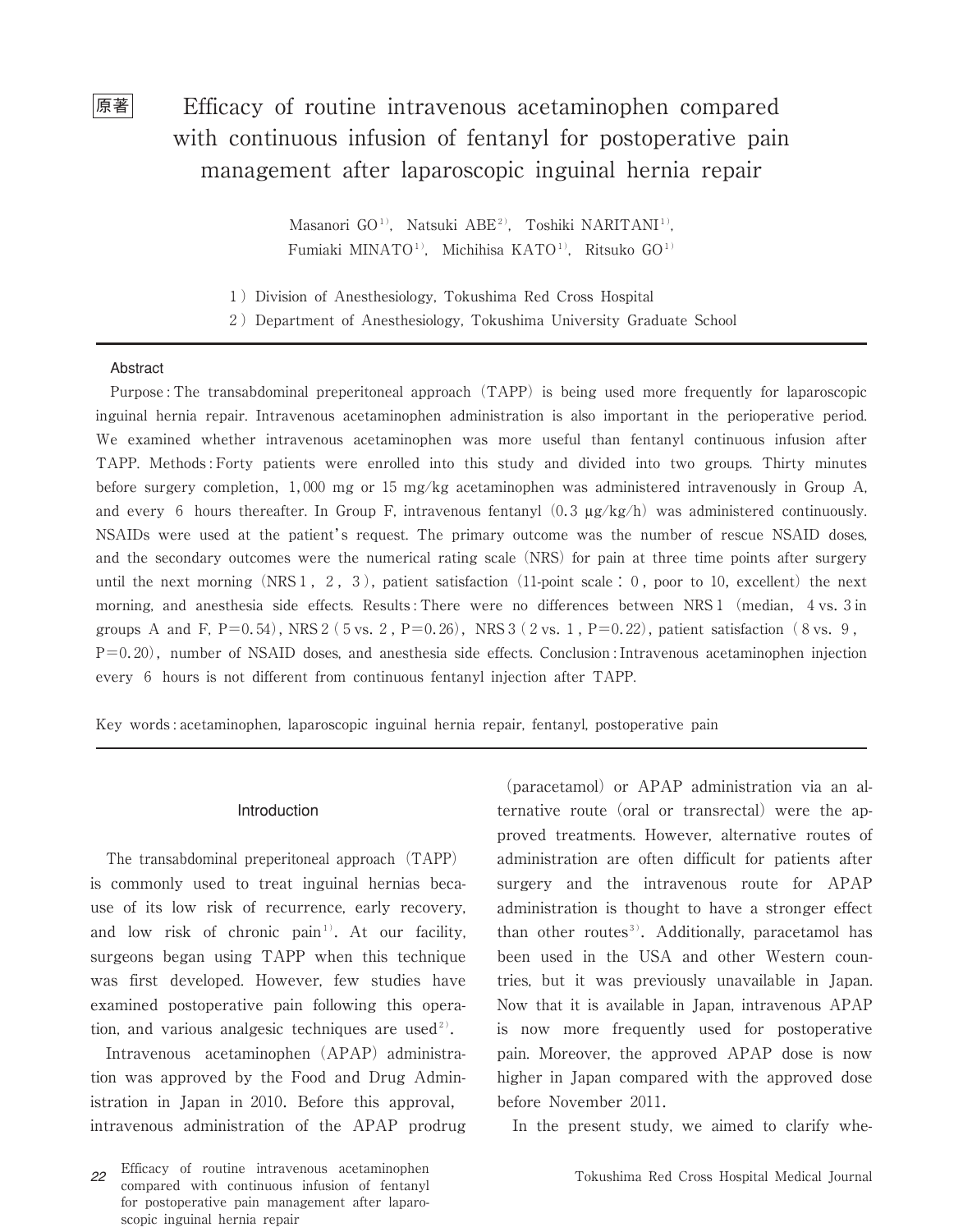ther APAP administration at regular time intervals is more useful than continuous infusion of fentanyl  $(FN)$  to relieve pain after TAPP. In the ASA guidelines for acute pain management, reducing the opioid dose is recommended<sup>4)</sup>. If APAP is more useful than FN at reducing pain, FN use can be reduced. Before intravenous APAP was approved, low dose of FN, about 0.3  $\mu$ g/kg/h, was used for postoperative analgesia after TAPP at our facility. However, because intravenous APAP has been approved, we hypothesized that APAP would provide acceptable analgesia compared with FN.

The primary outcome was the number of rescue non-steroidal anti-inflammatory drugs (NSAIDs)

(60 mg of oral loxoprofen or 50 mg of intravenous flurbiprofen) doses. The secondary outcomes were the numerical rating scale (NRS) score for pain at three time points after surgery, patient satisfaction, and anesthesia-related side effects (postoperative nausea and vomiting, shivering) in the recovery room and the morning after surgery.

### Methods

This prospective study was performed in accordance with the Declaration of Helsinki. This was a randomized, nonblinded, two-group parallel trial. The study was conducted with the approval of the Medical Ethics Committee at Tokushima Red Cross Hospital and was registered at the University Hospital Medical Information Network Clinical Trials Registry(UMIN-CTR)(UMIN000014487).

### Patients and study design

We decided to enroll 40 patients in this study and divided into two groups. After completed this study, we aimed to start new study in the same protocol, in which study the number of patients will calculated by the results of this study. From July 2014 to November 2014, we enrolled 40 patients, aged 20 to 80 years, who underwent TAPP

to treat inguinal hernia. We did not limit the surgeons'years of experience or whether the surgery side was unilateral or bilateral because the affected side changed in some patients after observing the inside of the peritoneum. The exclusion criteria were hepatic toxicity (preoperative aspartate transaminase, alanine transaminase, or both exceeding 100 U/L), obesity (body mass index of  $\geq$  $30\text{kg/m}^2$ , habitual use of analgesic drugs, and patients who could not understand the protocol (e.g. patients with dementia).

### Intervention, randomization, and blinding

All patients provided written informed consent. They were divided into two groups using the sealed envelope method : those in Group A received intravenous APAP injections(20 patients), and those in Group F received continuous FN infusion (20 patients). Blinding to these medications was not possible because of the differences in their administration techniques.

### Standard protocol for anesthesia and surgery

TAPP was performed in all patients. Patients with bilateral hernias were included. General anesthesia was used in all patients and no local anesthesia was administered. Anesthetic induction was performed using propofol, remifentanil, and rocuronium, and was maintained using remifentanil, desflurane, and rocuronium. The dose was determined by the individual anesthesiologist. At the beginning of surgery, a single dose of 3 μg/kg FN was injected intravenously for patients in groups A and F. Patients in Group A were administered APAP about 30 minutes before the end of surgery and every 6 hours after the first administration. The amount of APAP was 1000 mg for patients weighing more than 50 kg and 15 mg/kg for patients weighing less than 50 kg. In Group F, FN infusion was started at about 0.3  $\mu$ g/kg/h approximately 30 minutes before the end of surgery.

VOL.<sup>23</sup> NO.<sup>1</sup> MARCH <sup>2018</sup> Efficacy of routine intravenous acetaminophen compared with continuous infusion of fentanyl for postoperative pain management after laparoscopic inguinal hernia repair *23*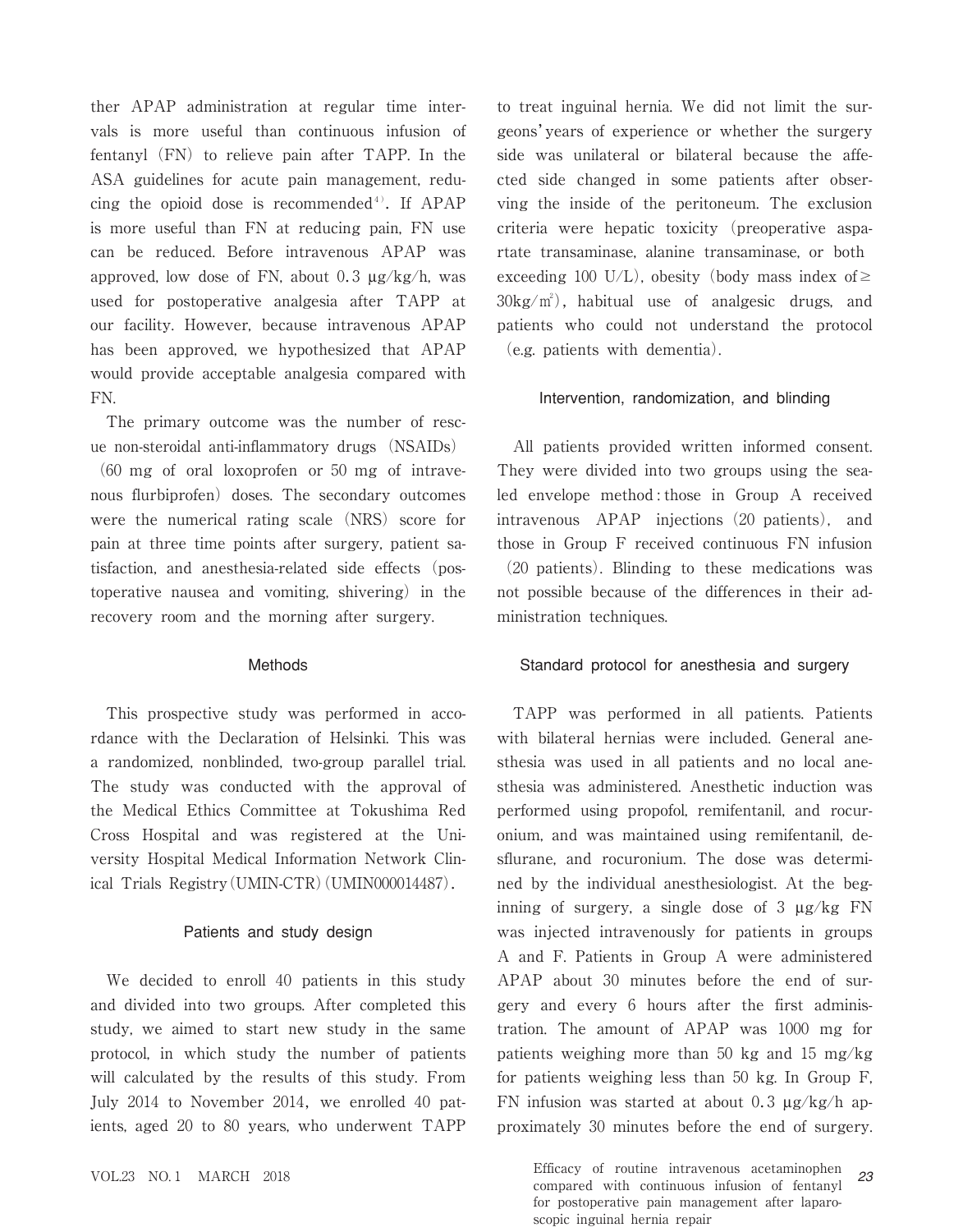Remifentanil and desflurane were discontinued after surgery was completed, and sugammadex was administered. The patients were extubated when they recovered normal respiration. The patients then entered the recovery room (postanesthesia care unit;  $PACU$ ), and after a  $30-$  to 60-min observation period, they were transferred to the ward. Patients who requested analgesics were administered 60 mg of oral loxoprofen or 50 mg of intravenous flurbiprofen.

#### Data collection

After surgery, the NRS score for pain was obtained at three time points : immediately after entering the PACU (NRS1),30 min after entering the PACU (NRS2), and the morning after the operation(NRS3).To collect the NRS score for pain, a Likert scale with 11 degrees was used  $(0, no \text{ pain to } 10, \text{ the worst pain the patient can})$ imagine). NRS1 and NRS2 were obtained by the anesthesiologist involved in the operation, and NRS3 was obtained by one of the researchers. Side effects of anesthesia (nausea/vomiting, shivering) were recorded 30 min after entering the PACU and the next morning. Patient satisfaction during the perioperative period was also determined the morning after surgery. Satisfaction during the perioperative period was evaluated on an 11-point scale  $(0,$  poor to 10, excellent). Additionally, the number of doses of rescue NSAIDs and the time points at which the patient requested

these NSAIDs were recorded.

#### Statistical analysis

The Student's *t*-test for continuous variables, and the Chi-square test for categorical variables were used to compare the baseline of the two groups. A Fisher's analysis was performed to eva -luate the number of NSAID doses, shivering, and nausea and vomiting. The Mann-Whitney *U* test was performed to analyze the NRS score for pain and patient satisfaction. For both analyses, a P value of  $\leq 0.05$  was considered statistically significant.

Sample size was calculated as described above, and all statistical analyses were completed using EZR(Saitama Medical Center, Jichi Medical University, Saitama, Japan)<sup>5)</sup>, which is a graphical user interface for R(The R Foundation for Statistical Computing, Vienna, Austria). It is a modified version of R commander designed to add statistical function frequently used in biostatistics.

#### **Results**

Forty patients were enrolled into the study. Three patients were excluded from Group A because of insufficient data or because asthmatic attacks occurred, and additional treatment was required. Thus,17 patients in Group A and 20 patients in Group F were included in the analysis (Figure 1).The background characteristics of each group



Figure 1. Flow diagram of patients enrolled into the study

*<sup>24</sup>* Efficacy of routine intravenous acetaminophen compared with continuous infusion of fentanyl for postoperative pain management after laparoscopic inguinal hernia repair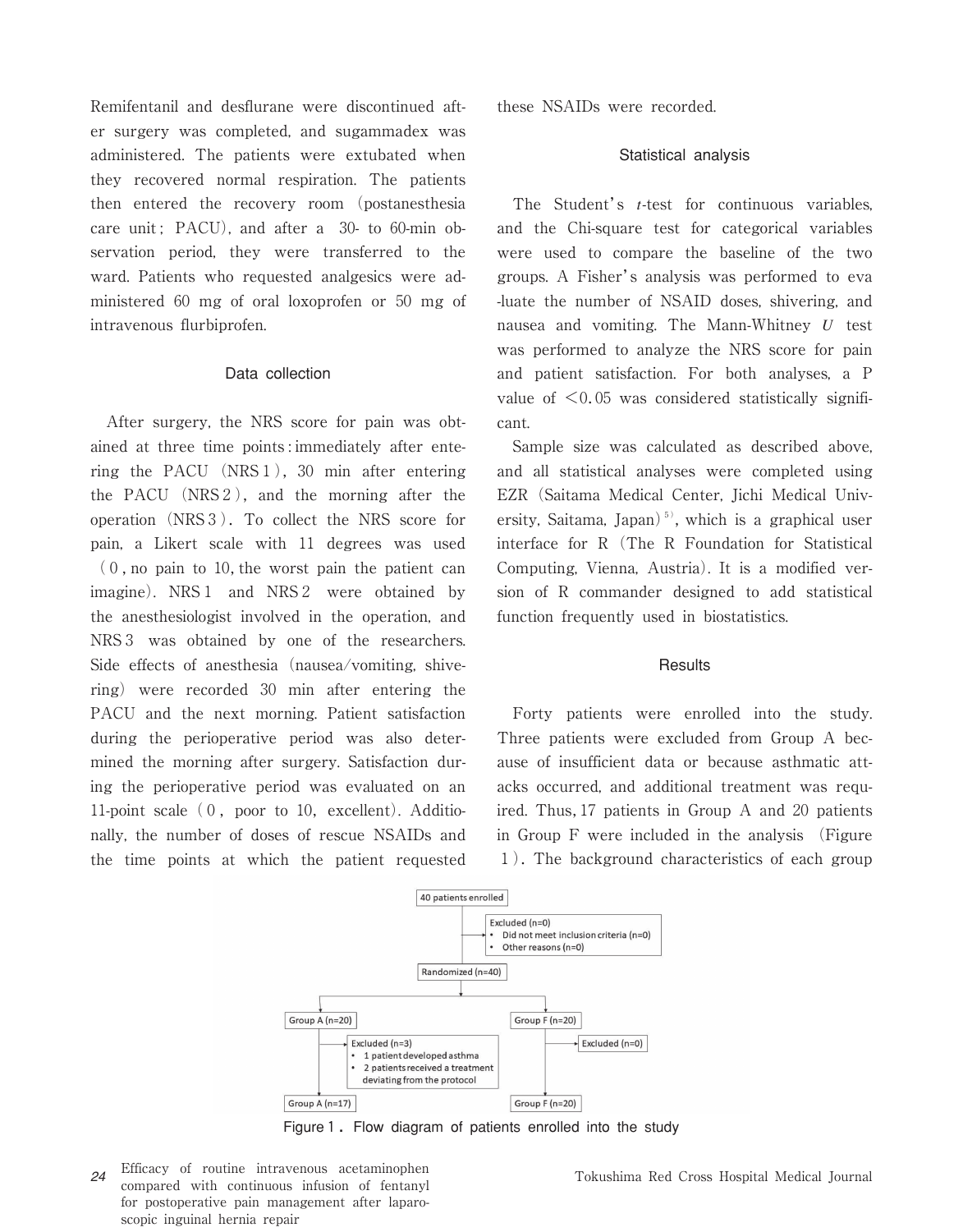| <i><u><b>Directorionice</b></u></i> <b>Directionic</b> |                                               |                  |                   |         |
|--------------------------------------------------------|-----------------------------------------------|------------------|-------------------|---------|
|                                                        |                                               | Group A $(n=17)$ | Group $F(n=20)$   | P value |
| Body weight $(kg)$                                     |                                               | $63.7 \pm 8.3$   | $64.0 \pm 11.1$   | 0.912   |
| Height $(cm)$                                          |                                               | $163.6 \pm 8.3$  | $165.03 \pm 8.6$  | 0.616   |
| Body mass index $(kg/m2)$                              |                                               | $23.6 \pm 1.9$   | $23.4 \pm 2.8$    | 0.882   |
| ASA-PS                                                 | 1                                             | 5(88.2)          | 9(45.0)           | 0.498   |
|                                                        | $\overline{2}$                                | 12(70.6)         | 11(55,0)          |         |
| Sex                                                    | Female                                        | 2(11.8)          | 2(10.0)           | 1       |
|                                                        | Male                                          | 15(88, 2)        | 18(90.0)          |         |
| Age (years)                                            |                                               | $65.8 \pm 12.9$  | $64.5 \pm 11.1$   | 0.741   |
| Surgical side                                          | Unilateral                                    | 15(88, 2)        | 19(95.0)          | 0.584   |
|                                                        | Bilateral                                     | 2(11.8)          | 1(5.0)            |         |
| Anesthesia duration (min)                              |                                               | $117.7 \pm 29.8$ | $116.2 \pm 31.2$  | 0.774   |
| Surgery duration (min)                                 |                                               | $90.0 \pm 30.2$  | $88.7 \pm 28.4$   | 0.894   |
|                                                        | Temperature at end of surgery $(\mathcal{C})$ | $36.2 \pm 0.4$   | $36.1 \pm 0.4$    | 0.522   |
|                                                        | Total FN dose during surgery $(\mu g)$        | $200(150 - 225)$ | $900(625 - 1150)$ | < 0.001 |

Table1 Characteristics of patients

Data are presented as n $(\%)$  or mean $\pm$ standard deviation.

Patients received intravenous acetaminophen injections during and after surgery (Group A) or continuous FN infusion beginning before the end surgery  $(Group F)$ .

There were no significant differences between the groups using a Student's *t*-test for continuous variables, and using a Chi-square test for categorical variables  $(p>0.05)$ , except for the FN dose. ASA-PS, American Society of Anesthesiologists physical status ; FN, fentanyl ; SD, standard deviation

are shown in Table 1. The baseline characteristics were not significantly different  $(P>0.05)$  between the two groups before the first FN dose during the perioperative period.

There was no significant difference in the primary outcome, which was the number of NSAID doses required between the two groups (Table 2).

There were also no significant differences in the secondary outcomes between the two groups. For Groups A and F, respectively, the median NRS1 was 4 vs. 3 (P=0.536), NRS 2 was 5 vs. 2 (P= 0.257), and NRS 3 was 2 vs. 1 (P=0.221; Table 3). Patient satisfaction scores were 8 vs. 9, respectively  $(P=0.20)$ , also showing no sig-nificant difference  $(Table 4)$ . There were no sig-nificant differences in the side effects of anesth-esia  $(nausea/vomiting and shivering; Table 5).$ 

## Discussion

TAPP is used during inguinal hernia repair, and

this technique is being used with increased frequency. The main pain pattern after TAPP is deep celiac pain, which peaks on the first postoperative  $day^2$ . There is no evidence that acute postoperative pain becomes chronic pain, but the presence of pain reduces patients' quality of life, delays hospital discharge, and causes cardiovascular dysfunction. Therefore, reducing pain is important.

Currently, the main postoperative analgesic technique is multimodal analgesia involving a combination of two or more drugs. This improves the analgesic effect and decreases side effects<sup>4)</sup>. In particular, the dose of opioids is often reduced or discontinued because these drugs cause nausea, vomiting, excessive sedation, and suppression of breathing and digestion. According to established guidelines for postoperative nausea and vomiting (P-ONV $\rangle$ <sup>6)</sup>, postoperative opioid use is an independent risk factor for  $PONV^7$ , and the guidelines thus advise reducing the opioid dose.

APAP is an analgesic agent that should be

VOL.<sup>23</sup> NO.<sup>1</sup> MARCH <sup>2018</sup> Efficacy of routine intravenous acetaminophen compared with continuous infusion of fentanyl for postoperative pain management after laparoscopic inguinal hernia repair *25*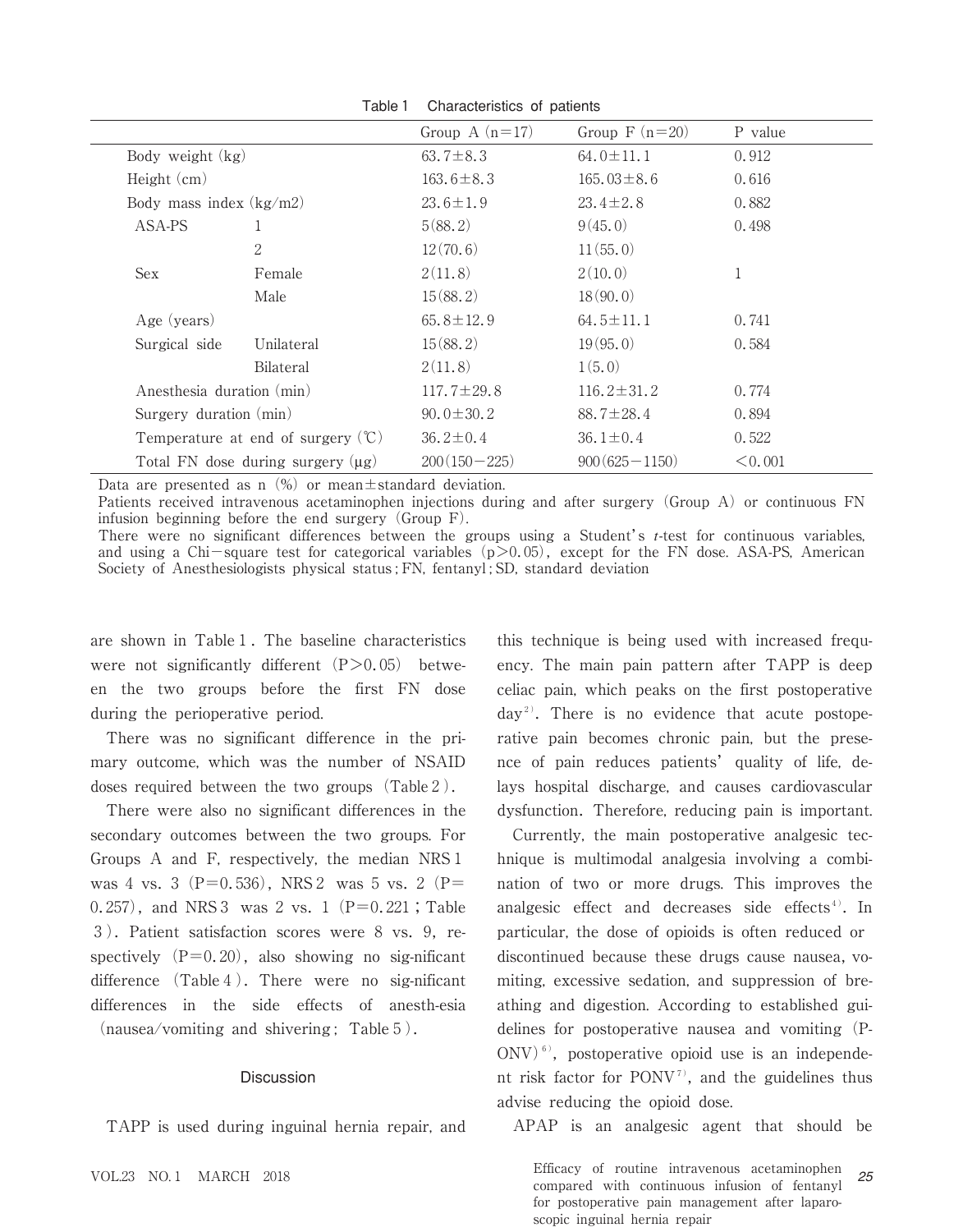| Table 2 | Numerical rating scale scores |  |  |  |
|---------|-------------------------------|--|--|--|
|---------|-------------------------------|--|--|--|

|                  | Group A $(n=17)$ | Group $F(n=20)$ | P value |
|------------------|------------------|-----------------|---------|
| NRS 1            | $4[0.5-5]$       | $3[0-5]$        | 0.536   |
| NRS 2            | $5[2.5-5]$       | $2[1-5]$        | 0.257   |
| NRS <sub>3</sub> | $2[1-3]$         | $1[1-2]$        | 0.221   |

NRS1, numerical rating scale score upon entering the recovery room ; NRS2, numerical rating scale score 30 minutes postoperatively; NRS3, numerical rating scale score the morning after surgery. Patients received intravenous acetaminophen injections during and after surgery(Group A) or continuous FN infusion beginning before the end surgery (Group F).

Data are expressed as the median [interquartile range]. P refers to Mann-Whitney U test

| Number of rescue drugs | Group A $(n=17)$ Group F $(n=20)$ P value |       |
|------------------------|-------------------------------------------|-------|
|                        |                                           |       |
|                        |                                           |       |
|                        |                                           | 0.943 |
|                        |                                           |       |

Table3 Dose frequency of rescue drugs after surgery

Patients received intravenous acetaminophen injections during and after surgery (Group A) or continuous FN infusion beginning before the end surgery (Group  $F$ ). P refers to Fisher's exact test

Table4 Patient satisfaction

|                      |           | Group A $(n=17)$ Group F $(n=20)$ P value |       |
|----------------------|-----------|-------------------------------------------|-------|
| Patient satisfaction | $8[5-10]$ | $917 - 101$                               | 0.195 |

Patients received intravenous acetaminophen injections during and after surgery (Group A) or continuous FN infusion beginning before the end surgery (Group F).

Data are expressed as the median [interquartile range]. P refers to Mann-Whitney U test

|         | Table 5 Postoperative nausea/vomiting and shivering until leaving the PACU or until the next |  |  |  |  |  |
|---------|----------------------------------------------------------------------------------------------|--|--|--|--|--|
| morning |                                                                                              |  |  |  |  |  |

|           |                           | Group A $(n=17)$ | Group $F(n=20)$  | P value |
|-----------|---------------------------|------------------|------------------|---------|
| Nausea    | PACU                      | $\overline{2}$   |                  | 0.584   |
|           | until the next<br>morning | $\overline{Q}$   | 4                |         |
| Vomiting  | <b>PACU</b>               | $\left( \right)$ | $\overline{0}$   |         |
|           | until the next<br>morning | $\Omega$         | 2                | 0.489   |
| Shivering | PACU                      | $\left( \right)$ | 0                |         |
|           | until the next<br>morning | $\bigcap$        | $\left( \right)$ |         |

Patients received intravenous acetaminophen injections during and after surgery (Group A) or continuous FN infusion beginning before the end surgery  $(Group F)$ .

PACU, postanesthesia care unit

P refers to Fisher's exact test

*<sup>26</sup>* Efficacy of routine intravenous acetaminophen compared with continuous infusion of fentanyl for postoperative pain management after laparoscopic inguinal hernia repair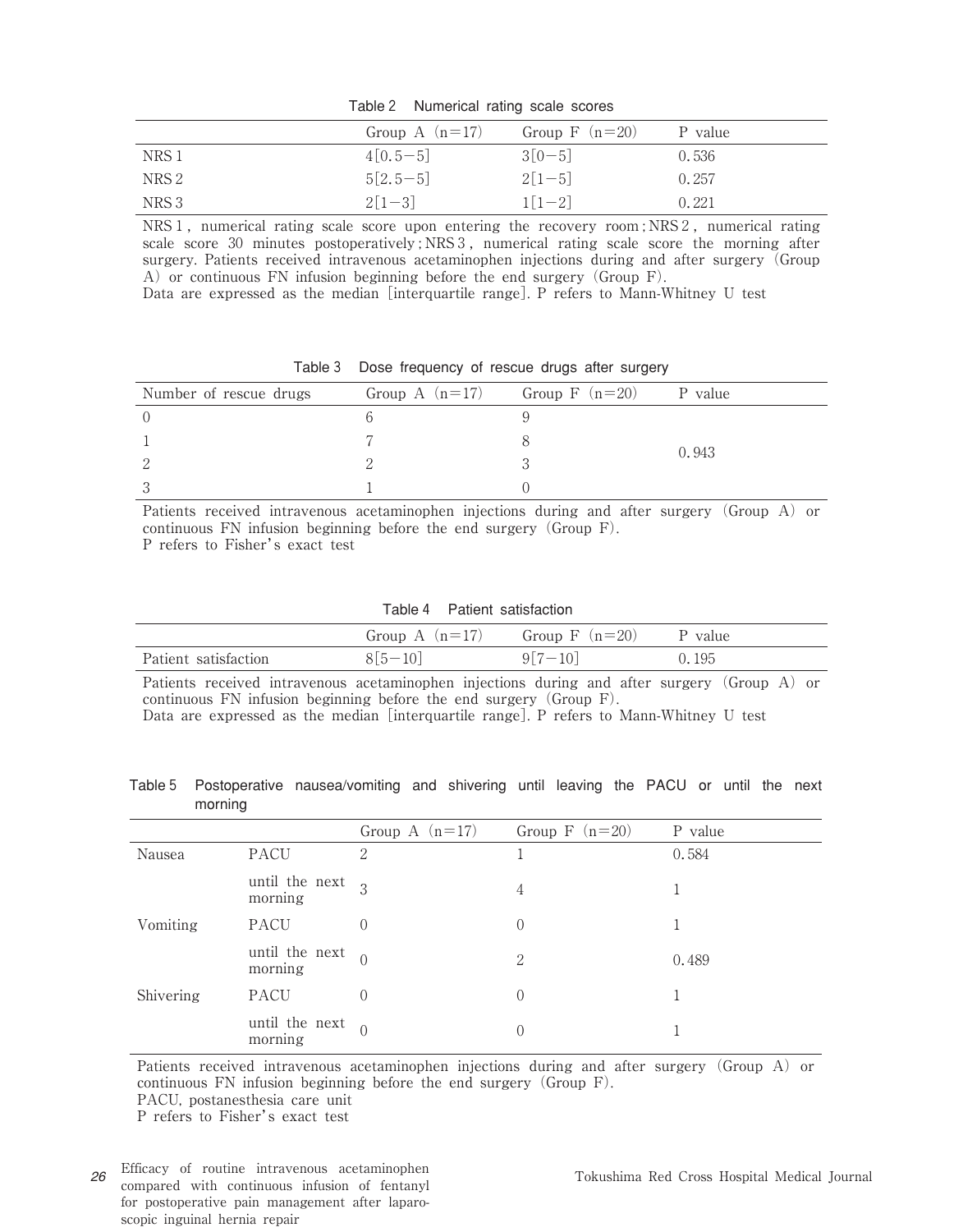used in the perioperative period because its analgesic duration is comparatively long and its administration frequency of three to four times per a day ensures its effect (around-the-clock regimen). In one study, paracetamol, the prodrug of APAP, showed a pain-reducing effect for  $>4$  hours and allowed for a reduced  $FN$  dose<sup>8)</sup>. Moreover, APAP can reportedly reduce the frequency or degree of  $PONV<sup>9</sup>$  or shivering<sup>10</sup>, making it a useful analgesic agent in the perioperative period.

In this study, we compared continuous infusion of FN with intermittent APAP injections after TAPP. We found no significant differences in postoperative pain control or side effects between the two groups. We showed that APAP administration at regular time intervals is not inferior to continuous FN infusion. However, we were unable to clarify the effect of APAP on reducing PONV or shivering. We believe that this was because of a lack of statistical power. Although we met the requirement of at least 15 patients, as determined by a power analysis, we were unable to analyze the NRS score for pain as a continuous variable, resulting in potential inaccuracy. It also may have been because the patients' pain was mild, which prevented us from observing the full ability of the analgesics. Moreover, the FN bolus administered in each group to raise the blood FN concentration might have produced misleading results, leading to the lack of differences in side effects. Another limitation of this study was the inability for study staff to be blinded to the drug that was administered. Additional studies are required to clarify these issues.

## Conclusion

Intravenous injection of APAP every 6 hours is not different from a continuous infusion of FN for analgesia after laparoscopic inguinal hernia repair using TAPP. There was also no difference in the postoperative requirement for rescue analgesics, pain, PONV, and adverse events such as shivering.

Conflict of Interest (COI)

No potential COIs to disclose.

#### Acknowledgements

We thank the Edanz Group (www.edanzediting.  $com/ac$ ) for editing a draft of this manuscript.

#### **References**

- 1)Chung RS, Rowland DY : Meta-analyses of randomized controlled trials of laparoscopic vs conventional inguinal hernia repairs. Surg Endosc  $1999$ ;  $13:689-94$
- 2) Tolver MA, Rosenberg J, Bisgaard T: Early pain after laparoscopic inguinal hernia repair. A qualitative systematic review. Acta Anaesthesiol Scand 2012; 56:549-57
- 3)Lachiewicz PF : The Role of Intravenous Acetaminophen in Multimodal Pain Protocols for Perioperative Orthopedic Patients. Orthopedics  $2013;36:15-9$
- 4)Apfelbaum JL, Ashburn MA, Connis RT, et al : Practice guidelines for acute pain management in the perioperative setting : an updated report by the American Society of Anesthesiologists Task Force on Acute Pain management. Anesthesiology 2012;116:248-73
- 5)Kanda Y : Investigation of the freely available easy-to-use software 'EZR' for medical statistics. Bone Marrow Transplant  $2013$ ;  $48:452-8$
- 6) Gan TJ, Diemunsch P, Habib AS, et al: Consensus guidelines for the management of postoperative nausea and vomiting. Anesth Analg 2014;118:85-113
- 7)Takeda T, Shirakami G : Non-opioid Analgesics. J Japan Soc Clin Anesth 2014;34:203-9
- 8)McNicol ED, Tzortzopoulou A, Cepeda MS, et al : Single-dose intravenous paracetamol or propacetamol for prevention or treatment of pos-

VOL.<sup>23</sup> NO.<sup>1</sup> MARCH <sup>2018</sup> Efficacy of routine intravenous acetaminophen compared with continuous infusion of fentanyl for postoperative pain management after laparoscopic inguinal hernia repair *27*